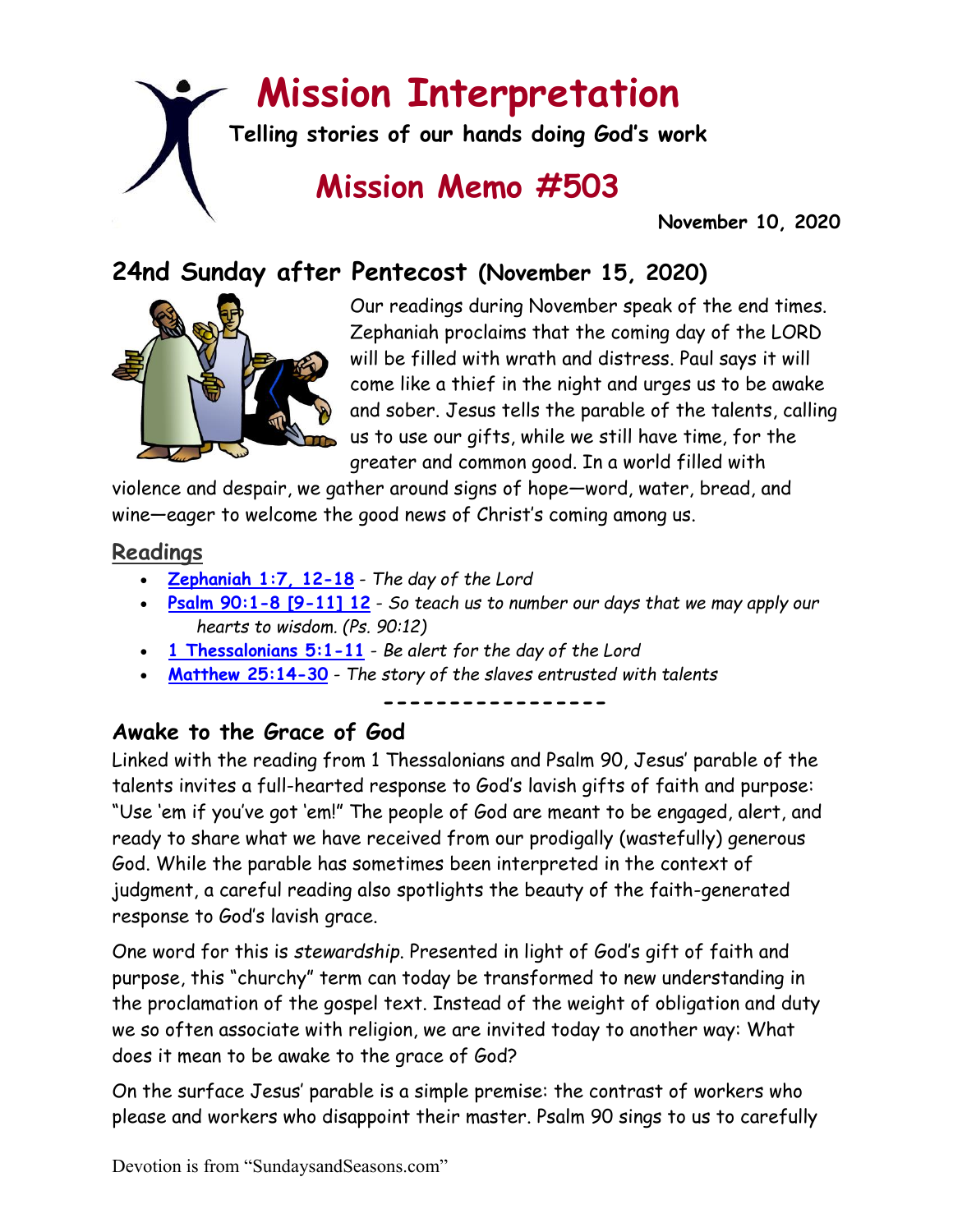treasure our lifetimes, for there is something at stake. First Thessalonians is a letter reminding people they have exactly what they need to survive and thrive.

What does it mean to be awake to the grace of God?

In a time in history when so many people are discouraged with work, home, life, and church, a word from Jesus' parables may be healing, enriching, and startlingly attractive. The gospel text today is an opportunity to remind the people of God that there is a depth to faith that is sustainable. In fact, beneath the parables of Jesus is a depth it will take a lifetime to unpack.

-----------------------------------------



November 9 marks the 31st anniversary of the fall of the Berlin Wall. Join with ELCA Global Mission in praying to bring down walls today, from the U.S.-Mexico border to Palestine.

Download the Breaking Down Walls toolkit here: [https://elca.org/Resources/Global-](https://elca.org/Resources/Global-Mission?fbclid=IwAR0mjwFb9QjmmUkn9s-tFEn8VBZC7W0idNwi3FzjBKk9Y1bULS2CMdffrwU)**[Mission](https://elca.org/Resources/Global-Mission?fbclid=IwAR0mjwFb9QjmmUkn9s-tFEn8VBZC7W0idNwi3FzjBKk9Y1bULS2CMdffrwU)** 

While COVID put the program on hold last year, applications for the ELCA's Young Adults in Global Mission (YAGM) program are now being accepted for the 2021-2022 program year. If you (or someone you know) are a young adult ages 21 to 29, you can apply for an international service year that will shape your faith, career, identity and understanding of how you fit into God's work in the world.

Mission Memo 503 Through YAGM, you'll learn what it means

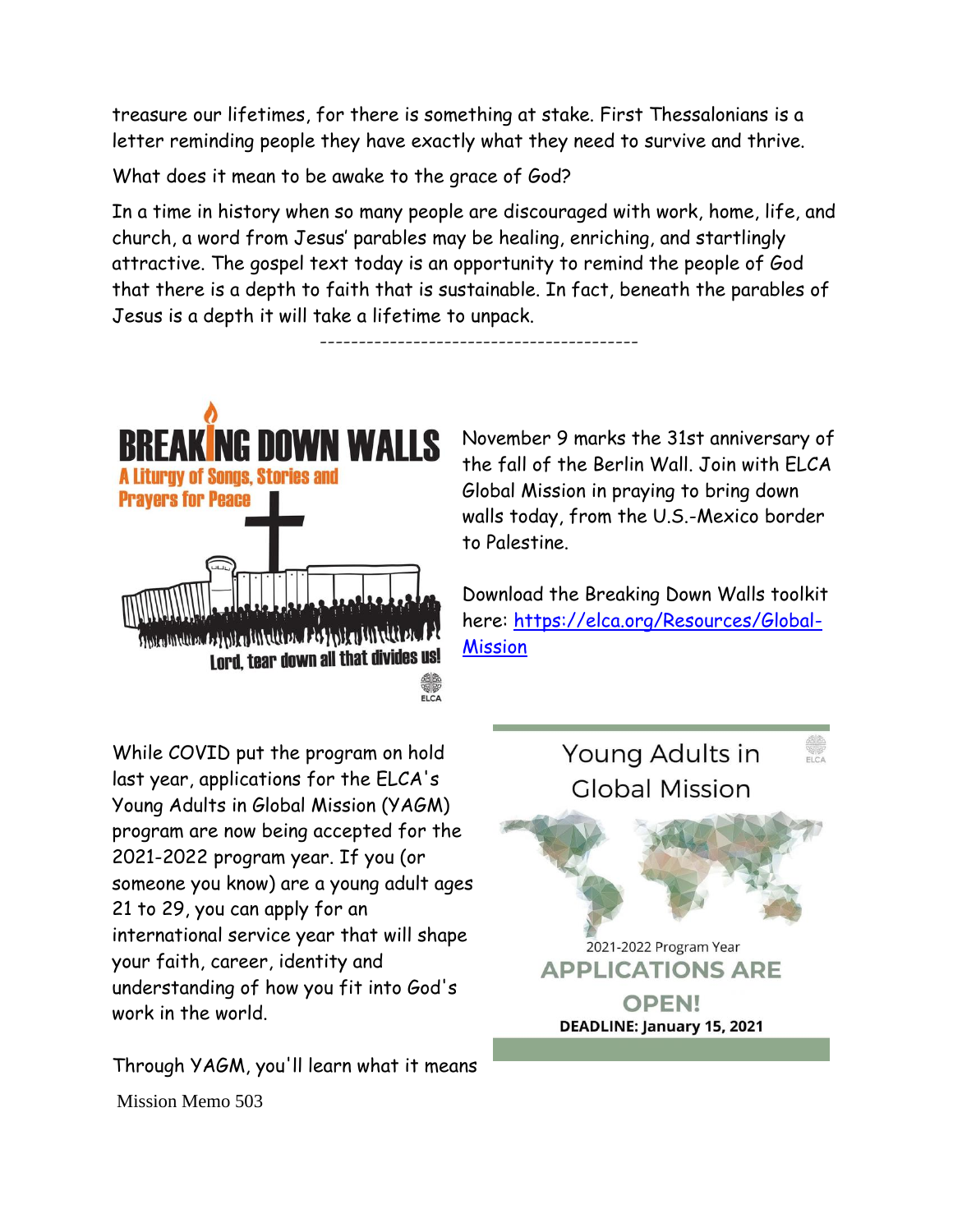to serve in a spirit of accompaniment as you walk alongside global church companions. You'll immerse yourself in new community and form deep relationships with the people you meet. And you'll confront issues of wealth and poverty, racial privilege, gender privilege, economic disparity and globalization, all through the lens of faith.

Learn more and apply on the YAGM website [ELCA.org/YAGM.](http://elca.org/YAGM?fbclid=IwAR2_ws1c5_SQpjspwCtzhsd7avGNIv8-Sj0iXPj56tWg3ZjbLIhZoF9xAso) Deadline to apply is January 15, 2021.



### **Help from the Taiwan Lutheran Church**

Help does go both ways. Lutheran Disaster Response recently connected the [Gulf](https://www.facebook.com/GulfCoastSynod/?__tn__=K-R&eid=ARBpHHUqTdPi3SxKsOgw58lOYctzi842nK62IT8IZFCuaKMW22BKSLKH4kIu3506V30ah_5UG_9wwmQ5&fref=mentions&__xts__%5B0%5D=68.ARANdw4ADywrot76Gt7Z2fffb1rsKCTmlC4BfXE4BWJGaItVQdxUKVN4yWamN61N7Ft5MCaJfkwQlmgTO7RschbVufYfCPglwGtJp9cGXVA3ShVJNXQkyZTXxkRnQEHOitbHzxQhbfRItcGuxAMs660T1spMvxXYSGv6Izx5MZNyvNbXNelOek4nne08wPYnhWIRyLHcylJfSXEM2l8bKTefrG1iPcd620vv_5n-CGaAC_teUPqTJeEU27Q0gBMG-4yMRFy_yrj529xUum_1IbcbbPy8E_EEKz629WaDuyQ7s8YaP_cpRYilRHHbJHlunbZAtvlW8PEGZThi92T7)  [Coast Synod, ELCA](https://www.facebook.com/GulfCoastSynod/?__tn__=K-R&eid=ARBpHHUqTdPi3SxKsOgw58lOYctzi842nK62IT8IZFCuaKMW22BKSLKH4kIu3506V30ah_5UG_9wwmQ5&fref=mentions&__xts__%5B0%5D=68.ARANdw4ADywrot76Gt7Z2fffb1rsKCTmlC4BfXE4BWJGaItVQdxUKVN4yWamN61N7Ft5MCaJfkwQlmgTO7RschbVufYfCPglwGtJp9cGXVA3ShVJNXQkyZTXxkRnQEHOitbHzxQhbfRItcGuxAMs660T1spMvxXYSGv6Izx5MZNyvNbXNelOek4nne08wPYnhWIRyLHcylJfSXEM2l8bKTefrG1iPcd620vv_5n-CGaAC_teUPqTJeEU27Q0gBMG-4yMRFy_yrj529xUum_1IbcbbPy8E_EEKz629WaDuyQ7s8YaP_cpRYilRHHbJHlunbZAtvlW8PEGZThi92T7) and the Taiwan Lutheran Church, who reached out with an offer to donate face masks to a group in need. Because of the impact of Hurricane Laura on the region, face masks were needed more than ever in the Texas-Louisiana Gulf Coast region. Last month, a shipment of 2,000 disposable facemasks

arrived in Louisiana. The synod distributed them to several churches with food ministries, as well as St. Paul Lutheran Church in Lake Charles, Louisiana, which was damaged during Hurricane Laura. We are thankful for the generosity of the Taiwan Lutheran Church and for the work of the Texas-Louisiana Gulf Coast Synod as they respond to both the pandemic and multiple hurricanes.

### **Hurricane Eta Hits**

Hurricane Eta brought devastating impacts to Nicaragua, Honduras, and other nations in Central America. Pictured are the overwhelming floodwaters in Honduras, shared by companion church [Iglesia Cristiana](https://www.facebook.com/IglesiaCristianaLuteranaDeHonduras/?__tn__=K-R&eid=ARCe6irpnP7Q0nn2HZROSKnwcS16F10jSZPgFrkQ70SLMeU24m2OpsY9Y4rNFJwPxhRQ4qTRky3Z8-Ud&fref=mentions&__xts__%5B0%5D=68.ARAlnNqLwS7dPb49KQUliYPoky6socwRDSwe2DlWxeWi2jWBF0KOfBKj4cigkUqLQeFWCoitZCw4fbXFYRLj3sSIAR93UBGzLWV2e3PaYNRpm3YZOyVffPZ4vXE4Q7UtTr0ift4vgL8Wgeb8nEqR4tCQ13gaW1E-ounnZMKmIQH3ADpeFcDXup8n0PW021YbJE2VyUsSkrfnbsKnMJeOUelLHIHNW5EEIn_OWhUg8jznXwM6ayE2RSjLTda67k-RcN28RnhzQv52TjDa-z14tYb6-lbpTkb89fWbo6upyGQEKjO-7-RGC9Nbjy-tnxNYNShLDYkPjXoNBx8NAJnzJjXzonQi4PcBUZZp8i-gSgQ50Q6QTLzODi1FC-opzzJhh9BCsSRkCkJUHYZUMPycWrHZgab14aX2Et8paDdsb-Zsj3YQT9vjmJurdBRanIzzkbjrS4EyUIlMYDmukiJaO5IdEhn2s4IwZLvZufI-s2qfYtY)  [Luterana De Honduras -](https://www.facebook.com/IglesiaCristianaLuteranaDeHonduras/?__tn__=K-R&eid=ARCe6irpnP7Q0nn2HZROSKnwcS16F10jSZPgFrkQ70SLMeU24m2OpsY9Y4rNFJwPxhRQ4qTRky3Z8-Ud&fref=mentions&__xts__%5B0%5D=68.ARAlnNqLwS7dPb49KQUliYPoky6socwRDSwe2DlWxeWi2jWBF0KOfBKj4cigkUqLQeFWCoitZCw4fbXFYRLj3sSIAR93UBGzLWV2e3PaYNRpm3YZOyVffPZ4vXE4Q7UtTr0ift4vgL8Wgeb8nEqR4tCQ13gaW1E-ounnZMKmIQH3ADpeFcDXup8n0PW021YbJE2VyUsSkrfnbsKnMJeOUelLHIHNW5EEIn_OWhUg8jznXwM6ayE2RSjLTda67k-RcN28RnhzQv52TjDa-z14tYb6-lbpTkb89fWbo6upyGQEKjO-7-RGC9Nbjy-tnxNYNShLDYkPjXoNBx8NAJnzJjXzonQi4PcBUZZp8i-gSgQ50Q6QTLzODi1FC-opzzJhh9BCsSRkCkJUHYZUMPycWrHZgab14aX2Et8paDdsb-Zsj3YQT9vjmJurdBRanIzzkbjrS4EyUIlMYDmukiJaO5IdEhn2s4IwZLvZufI-s2qfYtY) ICLH. We continue to pray for those who have



Mission Memo 503